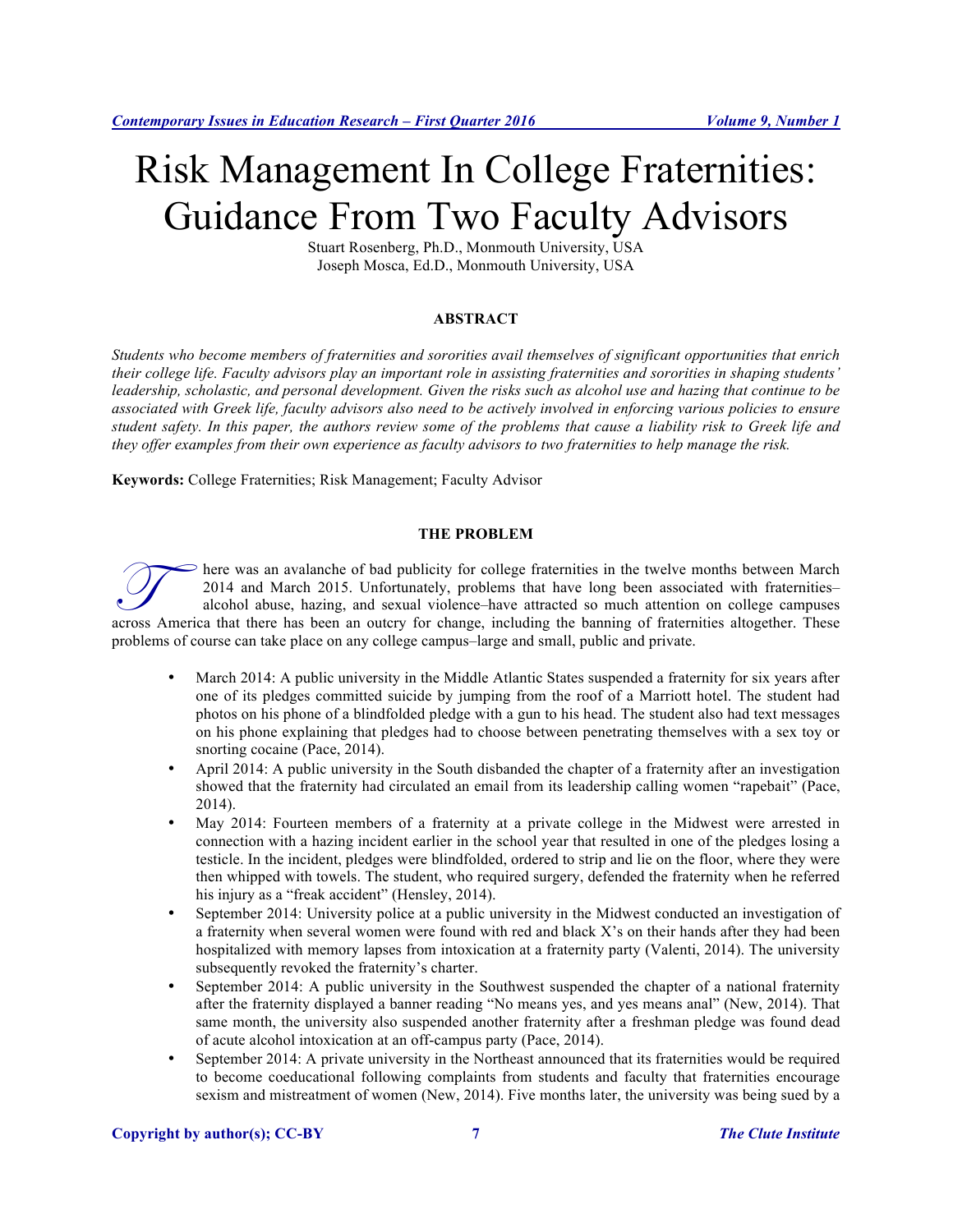national fraternity. As reported in *The New York Times* (Santora, 2015, p. A24), a spokesman for the fraternity's alumni organization stated, "Discrimination is abhorrent in whatever form it may exist. [The president's] pursuit of selective discrimination is an egregious example of political correctness gone wrong, and does a disservice to the high ideals upon which [the university] was founded."

- September 2014: A public university in the South suspended all fraternity activity after a student's fatal plunge from a bridge (New, 2014).
- October 2014: A public university in the South suspended a fraternity indefinitely from its campus after a student who was pledging into the fraternity broke into the local zoo to steal two Chilean flamingos, which later died. The student, who was suspended by the university, was arrested on grand larceny charges (Pace, 2014).
- November 2014: A public university in the South suspended all fraternity and sorority activities indefinitely after an 18-year old student collapsed and died at a fraternity house (Connolly, 2014). Two fraternity members were subsequently charged with hazing-related misdemeanors. According to author and hazing expert, Hank Nuwer, at least one student has died every year in a hazing-related incident since 1970 (Nuwer, 2014).
- November 2014: A private university in the Middle Atlantic States suspended a fraternity and banned all open fraternity parties after a 16-year old reported being raped at one such party (Connolly, 2014).
- December 2014: A private university in the Northeast banned a fraternity from its campus, suspended two students and expelled another following an investigation of a hazing incident. The university refused to disclose the details (Moran, 2014).
- February 2015: An Ivy League school banned the chapter of a national fraternity from campus in connection with a violation involving a "presentation" at an initiation ceremony during 2014 (McDonald & Lauerman, 2015). This fraternity has previously been dubbed America's deadliest frat after nine people died between 2006 and 2014 in pledging-related activities (Flanagan, 2014).

These cases only represent a sampling of the types of incidents that have occurred in college fraternities. Clearly, schools across the country have become more sensitized about student safety following a May 2014 press release issued by the Department of Education that listed 55 higher education institutions with open Title IX sexual violence investigations.

Two incidents in particular in the last few months generated national headlines and added fuel to the fire concerning fraternity behavior. The first was an article published in Rolling Stone in November 2014. The article shed light on (a) cases where reports might be fabricated or false; and (b) cases that simply do not get reported. The Rolling Stone article described a brutal gang rape of a woman named "Jackie" during a party at a University of Virginia fraternity house. The article depicted the tacit allowance of the behavior by Jackie's friends, who seemed more concerned about the stigma of their own social standing. In the wake of the story, the university president ordered a full investigation. Because of the sensitive nature of Jackie's story, *Rolling Stone* decided to honor her request not to contact the man who she claimed orchestrated the attack on her nor any of the men whom she claimed participated in the attack for fear of retaliation against her (Erdely, 2014). In the weeks following the article, new information surfaced that questioned the evidence reported in the article and *Rolling Stone* issued an apology.

The second incident took place in March 2015. The University of Oklahoma severed ties to one of the nation's largest fraternities and after videos surfaced that showed a group of white fraternity members dressed in tuxedos riding a bus and singing a song laden with anti-black slurs. (This is the same fraternity involved in the February 2015 incident mentioned above.) University president David L. Boren said, "These people have acted in a way that is absolutely reprehensible and disgraceful. I don't have words in my vocabulary to adequately describe how I feel about people who would use those words in that way, and chant in that way" (Fernandez & Perez-Pena, p. A11). Two fraternity members were dismissed from the university within a week of the incident, yet First Amendment supporters complained that the expulsions were unjust.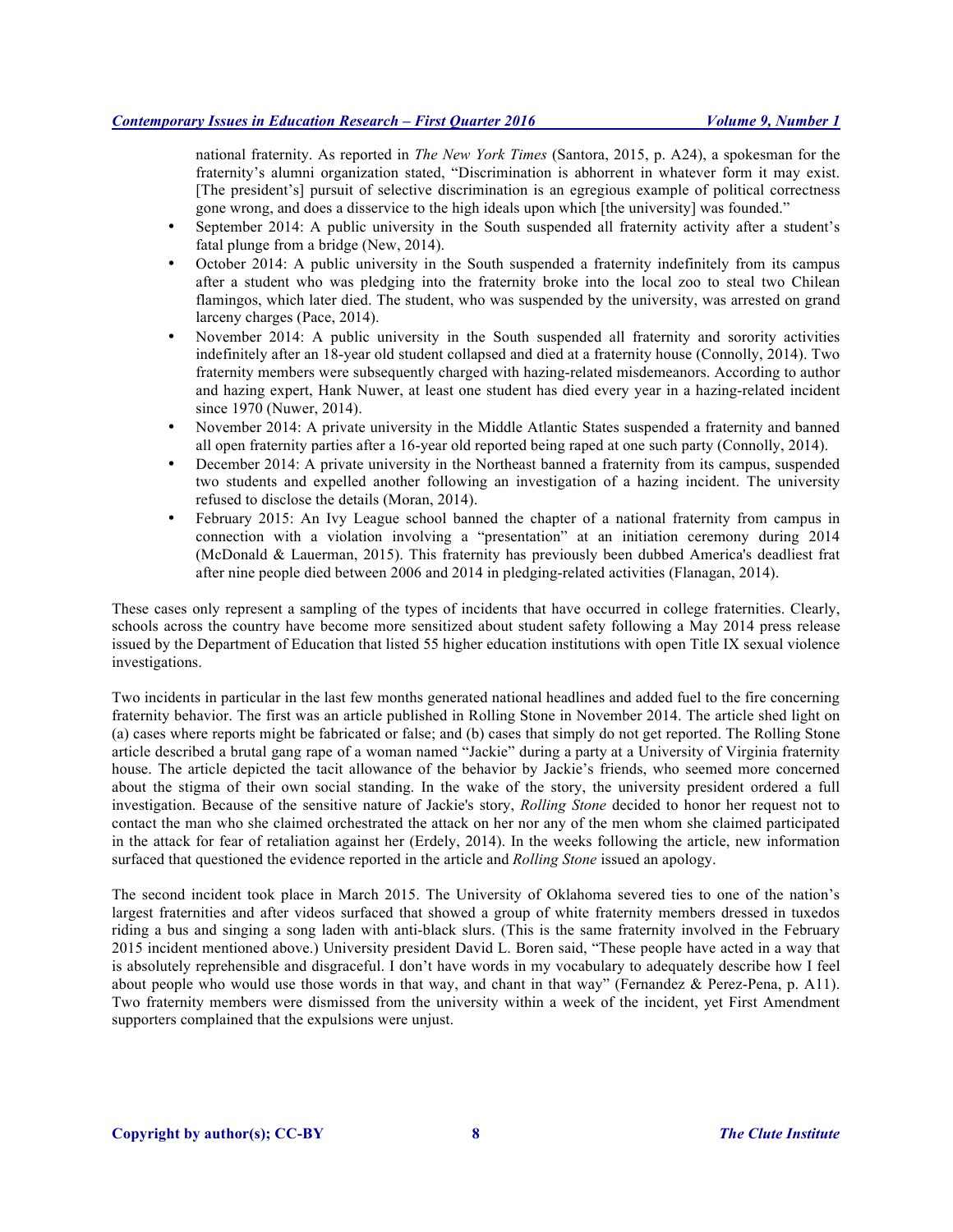# **NO EASY ANSWER**

Given the perceived connection between students involved in Greek life and sexual assault and binge drinking (i.e., consuming five or more drinks during a single drinking occasion for men and four or more drinks for women), some campuses have taken aggressive steps to curb these dangerous behaviors. At Dartmouth College, where two-thirds of eligible students are members of fraternities and sororities, the administration announced extensive changes in January 2015. The changes included banning hard liquor, forbidding the pledge process at fraternities and sororities, and requiring the entire student body to undergo a four-year sexual violence prevention program (Rocheleau, 2015). Even more aggressively, some schools have abolished fraternities and sororities completely. The institutions that have done this are mostly small private liberal arts colleges on the East coast, including Colby, Bowdoin, Middlebury, and Williams. Such a move is likely to be unfeasible at larger schools, however, where fraternities have deep pockets as well as deep roots. As examples, Ohio State University has 38 fraternities and 24 sororities, while at the University of Alabama, more than 7,000 undergraduates are members of the Greek system (New, 2014).

Moreover, some opponents of the idea argue that instead of reducing instances of sexual assault and heavy drinking, barring fraternities and sororities could actually exacerbate these problems. There's always the risk that if a school were to force fraternities off campus, the behavior would return in underground fraternities that could not be regulated by colleges.

An example of one such underground fraternity existed at a private university on the East coast, whose notorious behavior operated with impunity for over a decade until April 2014 (Ryan, 2014). Two members of this underground fraternity, which was an "open secret" on campus, allegedly ran down a student with a car and then beat him while yelling anti-gay slurs until he fell unconscious. The student was hospitalized with a severe concussion and a spinal strain. Fraternities and sororities at this university had moved off campus in the 1990s after the campus had become "dry." Sanctioned fraternities started popping up in surrounding neighborhoods, and the underground fraternity followed suit. A few days before the April 2014 incident, 70+ pages of emails from the underground fraternity were leaked to the university community containing rape jokes, references to the physical assault of women, and threats of further assaults. In the leaked emails one of the men implicated in the April 2014 assault implicated himself in an earlier assault that had occurred on campus. The underground fraternity's members felt that they had achieved an element of power due to the inability of the university administration to rein them in. Although students and alumni at the university by then had begun to pressure the administration to act more decisively, there was concern within the university community that the sort of culture found in the underground fraternity might have already become too much a part of the university culture to bring about positive change (Ryan, 2014).

Another school that also attracted national attention for an underground fraternity is the aforementioned private university in the Northeast that announced it was requiring coed fraternities in September 2014. The secret fraternity in question continued to operate outside the university's oversight after it had been stripped from official fraternity status for refusing to admit female pledges. The underground fraternity had earned the nickname "The Rape Factory" and it was the center of a lawsuit filed by a woman who alleged to have been raped in its common room (Ryan, 2014).

In May 2014, a private college in the Northeast banned its students from joining *any* fraternity or sorority, including underground fraternities, which it had allowed to organize as long as their activities remained off campus. This followed a federal complaint by a female student who accused the college of mishandling her sexual assault case. The complaint resulted in the college being added to the list of schools under investigation by the U.S. Department of Education related to the violation of the gender equity law, for the sexually hostile climate created by underground fraternities (Kingkade, 2014).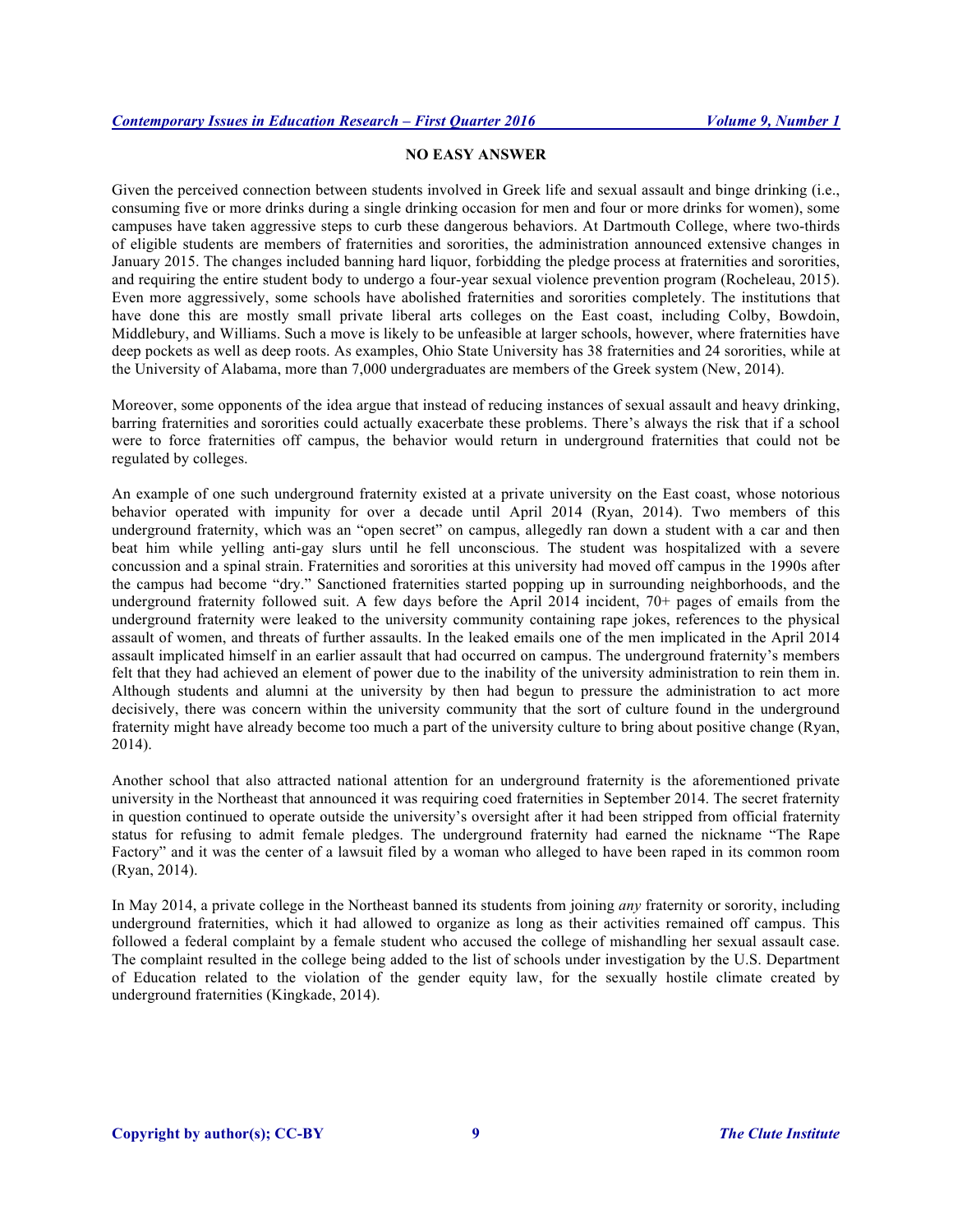Kevin Kruger, the president of the National Association of Student Personnel Administrators (NASPA), summed up the issues facing fraternities and sororities in the following statement:

*The really negative things are really so awful. But I think for many campuses, trying to work within the Greek system is better than not having it at all. When fraternities and sororities are done well, they really are extraordinary leadership opportunities. But when they are done poorly, it's truly horrific. (New, 2014, para. 20)* 

# **LITERATURE REVIEW**

Research has shown that the highest proportion of heavy drinkers and individuals with diagnosable alcohol use disorders and multiple substance dependencies are in the age range encompassing over 90 percent of all enrolled college students, between the ages of 18 and 21 (Grant, 1997; O'Malley & Johnston, 2002). The task force report of the National Institute on Alcohol Abuse and Alcoholism (2002) described the general acceptance and excessive use of alcohol on college campuses as a culture.

Various attempts have been made both in terms of public policy and interventions across college campuses to address the problem of heavy drinking by college students. The most widely used policy tool in the campaign against youth and young adult alcohol abuse has been higher minimum drinking ages. Following a downward trend in legal drinking ages beginning in 1971 when the voting age was lowered to 18, alcohol abuse among the young increased significantly (Chaloupka & Wechsler, 1996). As a result, the National Minimum Drinking Age Act was passed by Congress in 1984. Other legislative strategies have included stronger drunk driving policies targeting youths and young adults and increased taxation of alcoholic beverages that are passed on to consumers in the form of higher prices. While the former has helped to reduce student drinking, the latter has not, as drinking practices are price inelastic (Chaloupka & Wechsler, 1996).

During the 1980s and 1990s, college administrators began in earnest to adopt intensive on-campus alcohol and drug abuse education and prevention programs (Dodge, 1991; Kunz, Irving, & Black, 1993; Magner, 1988; Morritz, Seehafer, & Maatz-Majestic, 1993). Despite the progress made as a result of actions taken by lawmakers and college administrators, within the general population of college students there continued to be two groups who demonstrate a higher risk of engaging in risky drinking and experiencing alcohol-related problems–college athletes and Greekletter social organization members (Turrisi, Mallett, Mastroleo, & Larimer, 2006).

In a NASPA study by Wechsler, Kuh, & Davenport (2009), it was found that 86 percent of fraternity house residents engaged in binge drinking as compared to 45 percent of non-fraternity men. Wechsler, Moeykens, Davenport, Castillo, & Hansen (1995) identified some of the negative effects associated with this behavior as the secondhand consequences of alcohol use. Second-hand consequences affect those who are in close proximity to drinkers; examples include noise disruptive of sleep and study, property damages, interpersonal violence, and time spent taking care of others who are intoxicated.

Research has linked heavy drinking in college fraternities with rape. Foubert, Newberry, & Tatum (2007) found that while the majority of fraternity members do not commit rape, they are three times more likely to than non-members. Kalof (2000) conducted a study that measured social coercion, alcohol or drug related nonconsensual sex, and physical coercion. Social coercion represents unwanted sexual intercourse forced through nonviolent means, such as threats to end the relationship or lies. In alcohol-or-drug related nonconsensual sex, the victim is unable to consent because of being under the influence of alcohol or drugs. Physical coercion represents forced intercourse through physical force or threat of physical force. Acquaintance rapes (or date rapes) account for most of the rapes that are reported. However, because of the personal connection to the perpetrator, the victim might not classify what has happened as rape. The actual number of rapes is therefore likely to be underreported.

With such findings about Greek life, it is important to look at the individual characteristics that have an impact on individuals' decisions to join fraternities and sororities. Research has shown that students with positive attitudes toward alcohol use tend to gravitate toward environments and social groups that foster high-risk drinking (Borsari & Carey, 1999; Cashin, Presley, & Meilman, 1998; Klein, 1992). The self-selection process into fraternities is higher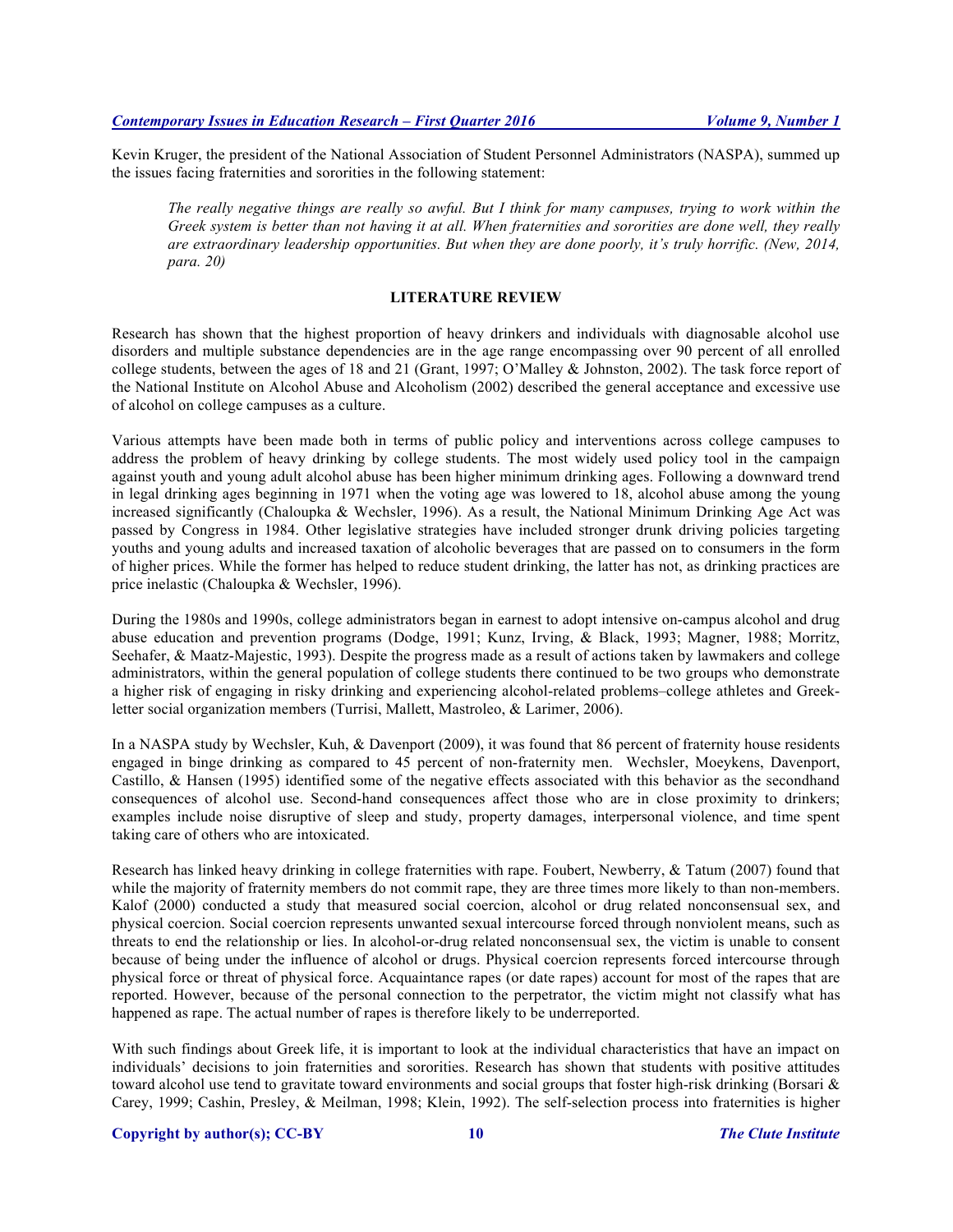for men who tend to place a higher priority on socialization, peer relationships, and have a higher need for acceptance (Borsari & Carey, 1999). Since most of the alcohol consumed by Greek social members takes place in fraternity houses (Arnold & Kuh, 1992), observing heavy drinking by peers is common. Inflated normative perceptions such as quantity, frequency, and acceptability of drinking among Greek members have been shown to perpetuate heavy drinking (Baer, Stacy, & Larimer, 1991; Goodwin, 1989; Larimer, Turner, Mallet, & Geisner, 2004; Sher, Bartholow, & Nanda, 2001).

There are of course other, more positive, considerations that attract students to Greek life. Sirhal (2000) reminds us that Greek letter fraternities and sororities beginning with Phi Beta Kappa in 1776 at the College of William and Mary are quintessentially American. They deliver the benefits of a more intimate setting in which to share ideas, build lasting friendships, and acquire support from a set of peers in a world that is, for most students, their first experience of life lived separately from their families. According to the 1997 survey by the National Panhellenic Conference and North American Interfraternity Conference, Greek alumni are the building blocks of social capital. They are people who go on to volunteer and help to propel communities, while contributing more generously to their alma mater than do non-Greeks (as cited in Sirhal, 2000).

Nonetheless, given the persistence of the relationship between drinking and Greek life, many colleges and universities have implemented policies that aim to reduce problem drinking and manage liability in the Greek system. There exists a growing body of literature on policy interventions to reduce drinking and related consequences within that system. Research has shown that members will drink less at fraternity parties if given incentive to do so (Fournier, Earhart, Glindemann, & Geller, 2004). Dornier, Fauquier, Field, & Budden (2010) and others have pointed to the importance of mandatory alcohol education programs. Some research, however, suggests that intervention policies have actually increased risky drinking behavior. One study evaluated a program that was implemented by the University of Washington to replace kegs with a "bring your own booze" policy at Greek social functions. The authors found that one year after implementation, fraternity and sorority members were drinking less frequently, but consuming more alcohol per occasion (Kilmer, Larimer, Parks, Dimeff, & Marlatt (1999). The truth of the matter is that some of the interventions that have proved successful in the general college student population have simply not shown the same success in fraternities and sororities. In particular, those interventions aimed to correct inaccurate and inflated peer norms of drinking behavior and approval of heavy drinking have faced barriers from fraternities and sororities (Barnett, Far, Mauss, & Miller, 1996; Carter & Kahneiler, 2000).

# **DISCUSSION**

The authors are faculty advisors for the chapters of two different national fraternities at Monmouth University. We firmly believe that Greek life offers significant benefits to students and we both have observed the personal growth among the brothers in our respective fraternities during their college years and beyond. The reason for this growth is due not only to the ideals of the fraternities, but also to the norms that have been established as well as practical faculty oversight.

A major component of faculty oversight consists of discussing the risks of drinking, hazing, and sexual assault that have beset college fraternities and then developing strategies to minimize the liability. Strategies for managing the risk of drinking that have met with success include safe ride programs and the promotion of non-alcoholic events. Strategies for managing the risk of hazing that have met with success include the monitoring of initiation activities by the faculty advisor and the assurance of transparency in fraternity rituals. Strategies for managing the risk of sexual assault include emphasizing to the brothers that they always know who their guests are, ensuring that they are prudent with the use of technology (i.e., social media), and intervention by the faculty advisor whenever it is deemed necessary.

#### **RECOMMENDATIONS**

There are a number of recommendations that can help other faculty advisors to guide the fraternities on their campuses. Of paramount importance are the following: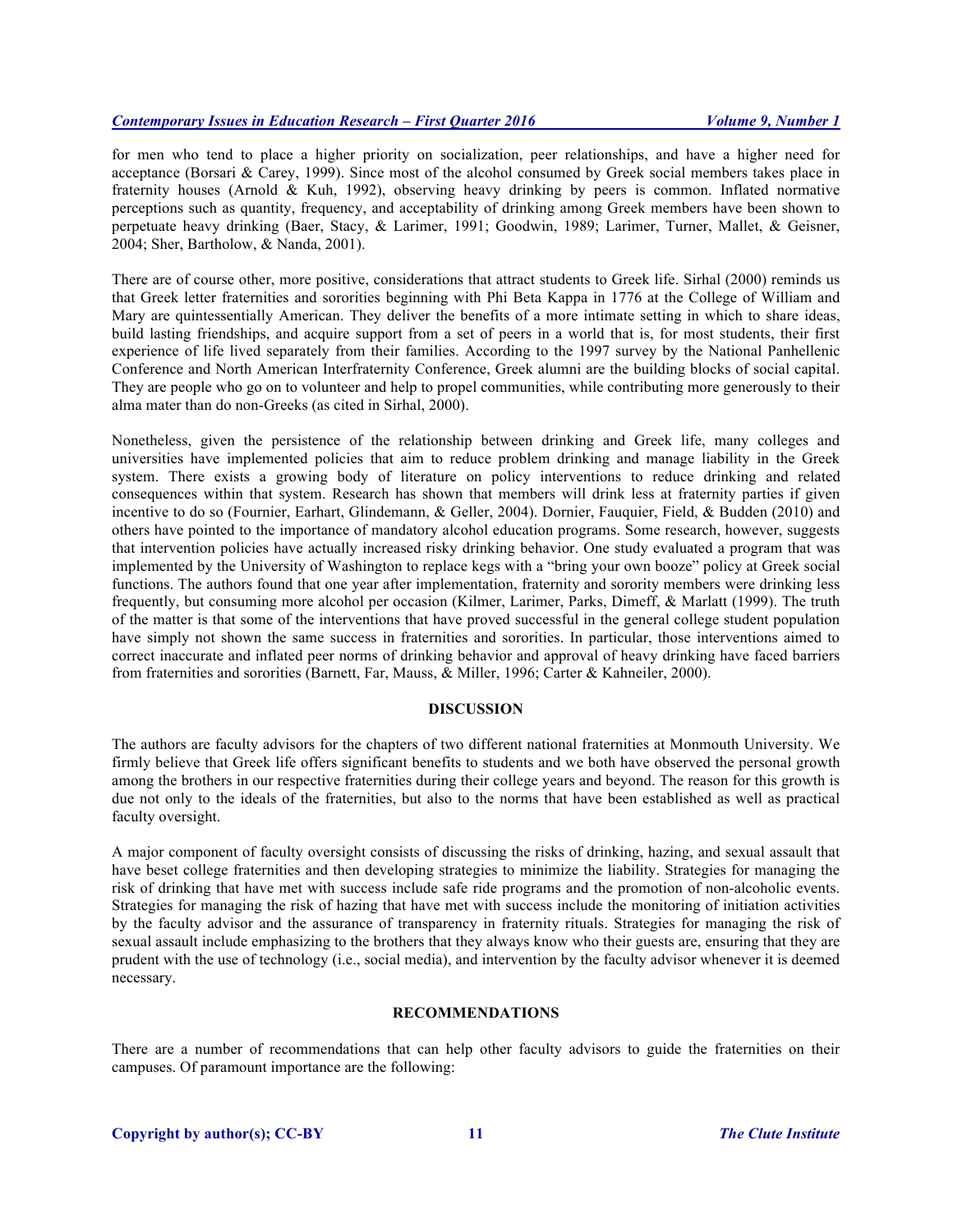#### **Stay Involved in the Oversight of the Rush Process**

The faculty advisor needs to be familiar with all activities related to the handling of pledges. This requires open lines of communication between the advisor and all members of the fraternity. The communication must be treated with candor and seriousness.

#### **Maintain A Presence at Social Functions**

The faculty advisor needs to be made aware of what the function is and where it is being held. The advisor does not necessarily need to attend every function, but the fraternity should know that the advisor might show up. This "open invitation" to the advisor for social functions is appropriate given the relationship between the advisor and the fraternity and it has proven to help minimize liability.

# **Advise Freshmen and Sophomores Against Living Off-Campus**

Having two years to mature in the environment that university residence halls provide is significant. Off-campus living arrangements offer less structure and, consequently, more risk. This recommendation is particularly important for students involved in Greek life at our university, which does not have fraternity houses.

#### **Assign Pledges to Be Designated Drivers at Functions**

This is a reasonable practice. Pledges are generally freshmen and sophomores and below the legal drinking age. In the absence of a university sponsored ride program, it is helpful for students to know how things are going to be handled before an event begins

#### **Schedule Regular Meetings with the Fraternity**

These meetings are independent of chapter meetings. As an example, weekly luncheons with the fraternity have proven to be an excellent forum to discuss any issues that either the brothers or the faculty advisor might wish to raise. Moreover, the weekly luncheons are a good way to build camaraderie.

# **Ensure That Academic Performance and Service Are Always the Highest Priority**

One of the real benefits of being in a fraternity is that there is a dedicated faculty advisor to assist students. The advisor can provide motivation as well as access to resources in order to help create high academic achievement. In addition, being a part of a close-knit group fosters support that helps to strengthen academic performance. Engagement in service activities is a cornerstone of Greek life, and the benefit of having such a requirement is that it exposes fraternity members to the importance of citizenship.

# **Establish Rituals to Build Trust and Earn Respect**

One of the authors has developed rituals that have achieved significant success in obtaining the trust and respect of the chapter members. An example is "the candle," where midway through each semester the advisor joins the fraternity in a dark room and everyone is seated in a circle. The candle is passed from brother to brother, and when each person gets the candle he speaks out about anything that is on his mind. When the lights go on, everyone in the room has a deeper sense of pride in their brotherhood. Another example is "the paddle," where each year the new pledges create a paddle for the advisor. The advisor hangs the paddle of each pledge class on the wall of his office; it is a symbol of the bonding that takes place each year between the pledges and between the pledges and the faculty advisor.

# **CONCLUSION**

It has been our experience that by following these practices as faculty advisors, the fraternity members that we have had the privilege of working with over the years have succeeded both on an academic level and on a social level.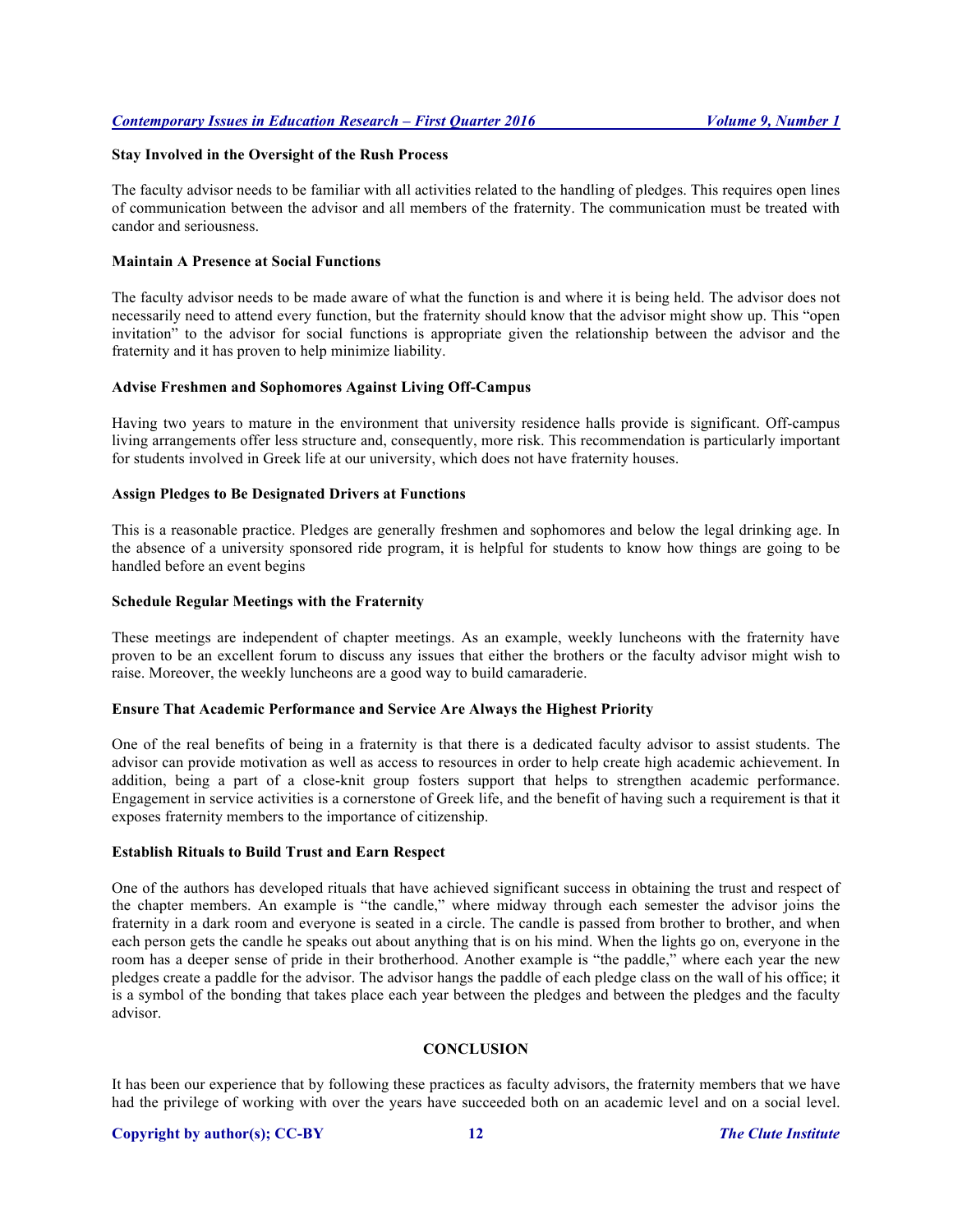Their lives have been enriched as a result of their being involved in Greek life. They have been able to have fun while at the same time be safe.

We have developed many of our methods by trial and error or by consulting with other advisors. We feel that it is important for universities to offer training for new faculty advisors to fraternities and sororities, since this would help to propagate best practices.

#### **AUTHOR BIOGRAPHIES**

**Dr. Stuart Rosenberg,** Associate Professor of Management at the Leon Hess Business School, earned his doctorate at Fordham University. His research has covered many areas, and he is particularly interested in the intersection of management and culture. His work has been published in a number of journals, including *Education + Training, Case Research Journal, The CASE Journal, Journal of Business & Economic Studies, Journal of Applied Case Research, International Journal of Management and Information Systems,* and *Journal of Business & Economics Research.* He is also the author of the book *Rock and Roll and the American Landscape: The Birth of an Industry and the Expansion of the Popular Culture.* srosenbe@monmouth.edu.

**Dr. Joseph Mosca,** Associate Professor of Management at the Leon Hess Business School, earned his doctorate at New York University. Dr. Mosca specializes in Human Resource Management, Human Relations, and active teaching methods, and is the recipient of seven teaching awards and three distinguished paper awards. His current research interests focus on developing hybrid courses, employee behavior, and jobs in the 21st century. mosca@monmouth.edu.

#### **REFERENCES**

- Arnold, J. C., & Kuh, G. D. (1992). *Brotherhood and the Bottle: A Cultural Analysis of the Role of Alcohol in Fraternities.* Bloomington, IN: Center for the Study of the College Fraternity.
- Baer, J. S., Stacey, A., & Larimer, M. (1991). Biases in the perception of drinking norms among college students. *Journal of Studies on Alcohol*, 52, 580-586.
- Barnett, L. A., Far, J. M., Mauss, A. L., & Miller, J. A. (1996). Changing perceptions of peer norms as a drinking reduction program for college students. *Journal of Alcohol and Drug Education*, 41, 39-62.
- Borsari, B. E., & Carey, K. B. (1999). Understanding fraternity drinking: Five recurring themes in the literature, 1980-1998. *Journal of American College Health*, 48, 30-37.
- Carter, C. A., & Kahnweiler, W. M. (2000). The efficacy of the social norms approach to substance abuse prevention applied to fraternity men. *Journal of American College Health*, 49, 66-71.
- Cashin, J. R., Presley, C. A., & Meilman, P. W. (1998). Alcohol use in the Greek system: Follow the leader? *Journal of Studies on Alcohol*, 59, 63-70.
- Chaloupka, F. J., & Wechsler, H. (1996). Binge drinking in college: The impact of price, availability, and alcohol control prices. *Contemporary Economic Policy*, 14, 112- 124.
- Connolly, M. (2014). Another major university has banned frats after a series of disturbing incidents. Retrieved from http://mic.com/articles/104310/another-university-had-stopped-greek-life-after-a-disturbing-incident.
- Dodge, S. (1991). The use of beer kegs banned by some colleges and fraternities. *The Chronicle of Higher Education*, 24-27.
- Dornier, L. J., Fauquier, K. J., Field, A. R., & Budden, M. C. (2010). Understanding and confronting alcohol-induced risky behavior among college students. *Contemporary Issues in Education Research*, 3(6), 45-54.
- Erdely, S.R. (2014). A rape on campus: A brutal assault and struggle for justice at UVa. Retrieved from http://www.rollingstone.com/culture/features/a-rape-on-campus-20141119.

Fernandez, M., & Perez-Pena, R. (2015). Fraternity is closed over video with slurs. *The New York Times*, March 9, p. A11.

Flanagan, C. (2014). What Sigma Alpha Epsilon's pledging ban won't fix. Retrieved from

http://www.washingtonpost.com/opinions/what-sigma-alpha-epsilons-pledging-ban-wont-fix/2014/03/14/58b777c8 aac5-11e3-98f6-8e3c562f9996\_story.html.

- Foubert, J. D., Newberry, J. T., & Tatum, J. L. (2007). Behavior differences seven months later: Effects of a rape prevention program. *NASPA Journal,* 44(4), 728-749.
- Fournier, A. K., Earhart, I. J., Glindemann, K. E., & Geller, E. S. (2004). Intervening to decrease alcohol abuse at university parties: Differential reinforcement of intoxication level. *Behavior Modification*, 28, 167-181.
- Goodwin, L. (1989). Explaining alcohol consumption and related experiences among fraternity and sorority males. *Journal of College Student Development*, 30, 448-458.